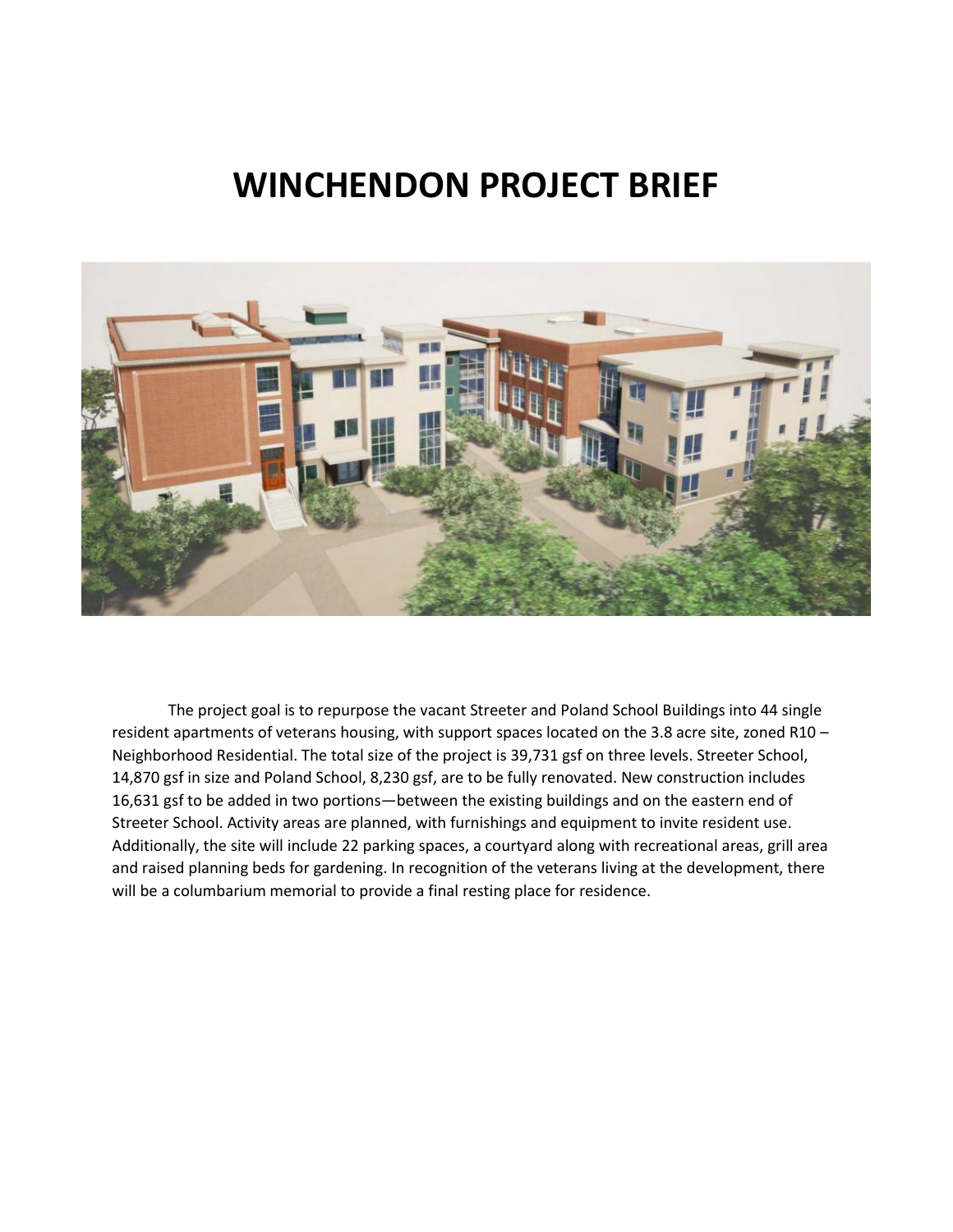## **Current Plans/Drawings: GARDEN FLOOR**



The Garden Floor includes:

- 13 units
- 2 "pods" (small gathering areas for residents)
- 1 laundry space
- Day room
	- o This will be a multi-use space, with a small sink, to be used for meetings and classes
- Clinic
	- o This will be a multi-use space for both medical and counseling use
- Office (for case manager)
- Storage (for facilities)
- Security cameras will be placed at all entrances/exits as well as in the elevator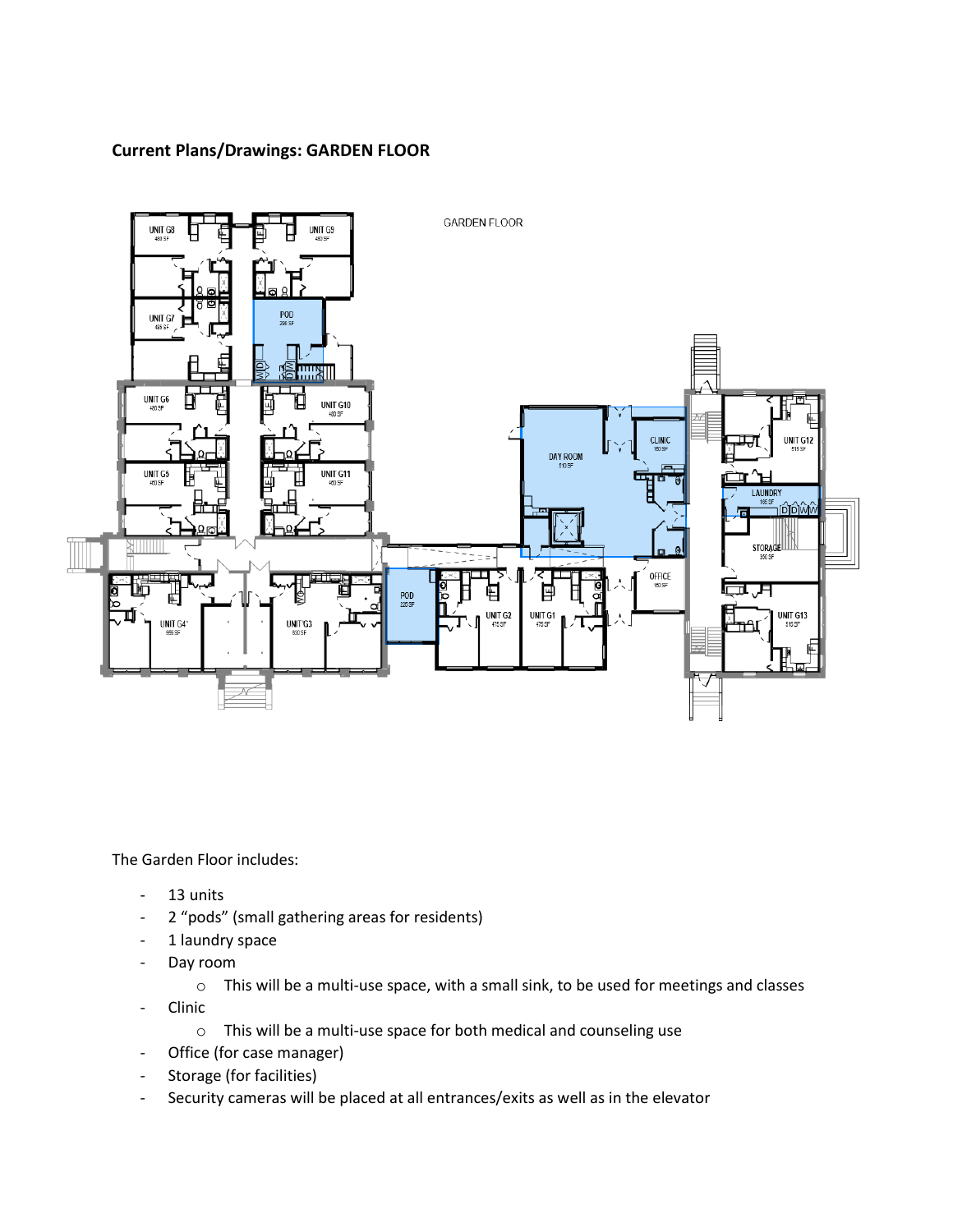## **Current Plans/Drawings: FIRST FLOOR**



The First Floor includes:

- 14 Units
- 1 combined laundry/pod
	- o The pod in this space will have a TV and seating area
- 1 free standing pod
	- o This pod will be set up with a table and chairs and storage cabinet, to serve as a game/puzzle area
- 1 small common area